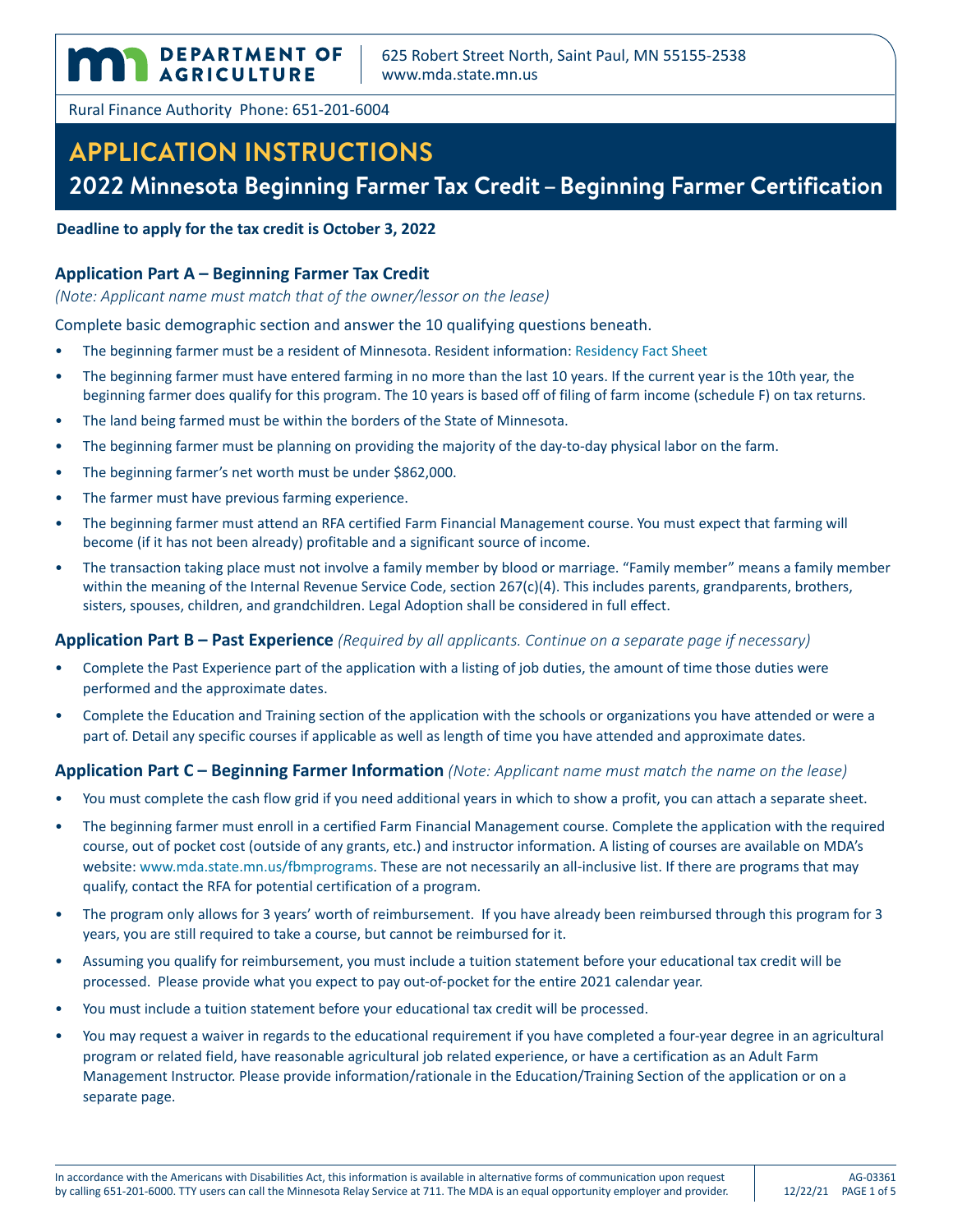#### **Application Part D – Agricultural Assets Information**

#### *(Does not need to be completed if only applying for an educational reimbursement credit)*

- Complete the section with the name of the person or entity that you will be purchasing/renting agricultural assets from.
- Describe the type of operation you will be running.
- Detail the land information as required if this is a land transaction.
- Provide a signed copy of the lease with all terms if leasing.
- Provide a signed copy of the Settlement Statement if purchasing land (this can be done later if sale has not taken place).
- Provide a signed bill of sale if purchasing equipment or livestock.
- Detail the asset information as required if this transaction involves anything other than land.
	- $\rightarrow$  "Agricultural Assets" means agricultural land, livestock, facilities, buildings and machinery used for farming in Minnesota.
	- $\rightarrow$  You must notify the RFA of any future termination of a rental or share rent agreement.
- Sign and date application and submit either by email or by printing out and e-mailing or mailing to:

<Mda.bftc@state.mn.us>

Rural Finance Authority Minnesota Department of Agriculture 625 Robert St. N. St. Paul, MN 55155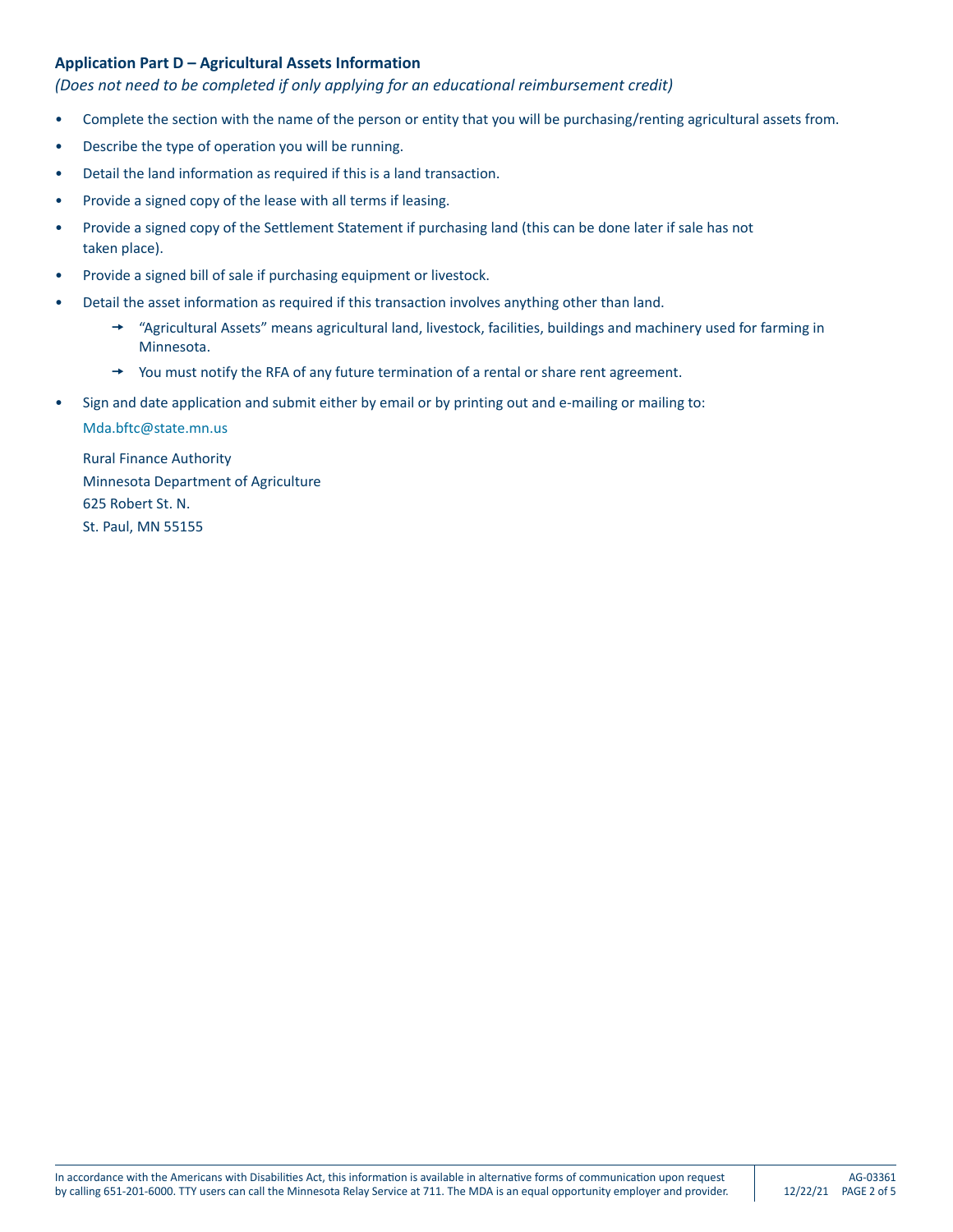**DEPARTMENT OF** AGRICULTURE

Rural Finance Authority Phone: 651-201-6004

**Inn** 

## **APPLICATION 2022 Minnesota Beginning Farmer Tax Credit**

The data on this form will be used to certify your status as a beginning farmer as defined by Minnesota Statute 41B.0391 subdivision 1. You are not legally required to provide all of the information on this form, but the Department of Agriculture will only certify beginning farmers who provide all of the requested information. The information provided on this form will be shared with the Minnesota department of Revenue to validate your tax credit.

| <b>New Application</b>                                                                                                                                                                                                                                                                                                                                             |            | Recertification of a Previous Year's Multi-year Lease Application   Educational Credit Only Application |                |            |             |  |  |  |
|--------------------------------------------------------------------------------------------------------------------------------------------------------------------------------------------------------------------------------------------------------------------------------------------------------------------------------------------------------------------|------------|---------------------------------------------------------------------------------------------------------|----------------|------------|-------------|--|--|--|
| Beginning Farmer Information (Note: Applicant name must match that of the purchaser/renter on the lease)<br>$\mathbf{A}$                                                                                                                                                                                                                                           |            |                                                                                                         |                |            |             |  |  |  |
| Name:                                                                                                                                                                                                                                                                                                                                                              |            | Spouse:                                                                                                 |                |            |             |  |  |  |
| Address:                                                                                                                                                                                                                                                                                                                                                           |            |                                                                                                         |                |            |             |  |  |  |
| City:                                                                                                                                                                                                                                                                                                                                                              |            | State:                                                                                                  | Zip:           |            |             |  |  |  |
| Phone #:                                                                                                                                                                                                                                                                                                                                                           |            | Email:                                                                                                  |                |            |             |  |  |  |
| Age at Time of Application (Optional):                                                                                                                                                                                                                                                                                                                             |            | County:                                                                                                 |                |            |             |  |  |  |
| Do you meet the following requirements? Please check (Yes) or (No) Boxes.                                                                                                                                                                                                                                                                                          |            |                                                                                                         |                |            |             |  |  |  |
| I am a Minnesota Resident.<br>(An individual whose home is in Minnesota and who spends, in total, more than six months of the taxable year in this state.)                                                                                                                                                                                                         | <b>YES</b> | <b>NO</b>                                                                                               |                |            |             |  |  |  |
| I have entered farming within the last 10 years.                                                                                                                                                                                                                                                                                                                   |            |                                                                                                         |                |            | <b>NO</b>   |  |  |  |
| I will farm land located within Minnesota.                                                                                                                                                                                                                                                                                                                         | <b>YES</b> | <b>NO</b>                                                                                               |                |            |             |  |  |  |
| I will provide the majority of the daily physical labor and management.                                                                                                                                                                                                                                                                                            |            |                                                                                                         |                |            | <b>NO</b>   |  |  |  |
| My net worth is less than \$862,000.                                                                                                                                                                                                                                                                                                                               |            |                                                                                                         |                |            | <b>NO</b>   |  |  |  |
| I have farming experience                                                                                                                                                                                                                                                                                                                                          |            |                                                                                                         |                |            | <b>NO</b>   |  |  |  |
| I will attend a Farm Financial Management course for every year in which the tax credit is being requested.                                                                                                                                                                                                                                                        |            |                                                                                                         |                |            | <b>NO</b>   |  |  |  |
| I expect my farming enterprise to be profitable and to be a significant source of income.                                                                                                                                                                                                                                                                          |            |                                                                                                         |                |            | <b>NO</b>   |  |  |  |
| The owner/renter of the agricultural asset is not a family member of myself or my spouse.<br>"Family member" means a family member within the meaning of the Internal Revenue Service Code, section 267(c)(4). This includes<br>parents, grandparents, brothers, sisters, spouses, children, and grandchildren. Legal Adoption shall be considered in full effect. |            |                                                                                                         |                | <b>YES</b> | <b>NO</b>   |  |  |  |
| $\, {\bf B}$<br><b>Past Experience</b> (Required by all applicants. Continue on a separate page if necessary)                                                                                                                                                                                                                                                      |            |                                                                                                         |                |            |             |  |  |  |
| EXPERIENCE: List all farm/livestock experience, related hobbies, affiliation with clubs/organizations, growing up on a farm, etc.                                                                                                                                                                                                                                  |            |                                                                                                         |                |            |             |  |  |  |
|                                                                                                                                                                                                                                                                                                                                                                    | Experience | <b>Job Duties</b>                                                                                       | Length of Time |            | <b>Date</b> |  |  |  |
|                                                                                                                                                                                                                                                                                                                                                                    |            |                                                                                                         |                |            |             |  |  |  |
|                                                                                                                                                                                                                                                                                                                                                                    |            |                                                                                                         |                |            |             |  |  |  |
|                                                                                                                                                                                                                                                                                                                                                                    |            |                                                                                                         |                |            |             |  |  |  |
|                                                                                                                                                                                                                                                                                                                                                                    |            |                                                                                                         |                |            |             |  |  |  |
| In accordance with the Americans with Disabilities Act, this information is available in alternative forms of communication upon request<br>AG-03361                                                                                                                                                                                                               |            |                                                                                                         |                |            |             |  |  |  |

by calling 651-201-6000. TTY users can call the Minnesota Relay Service at 711. The MDA is an equal opportunity employer and provider.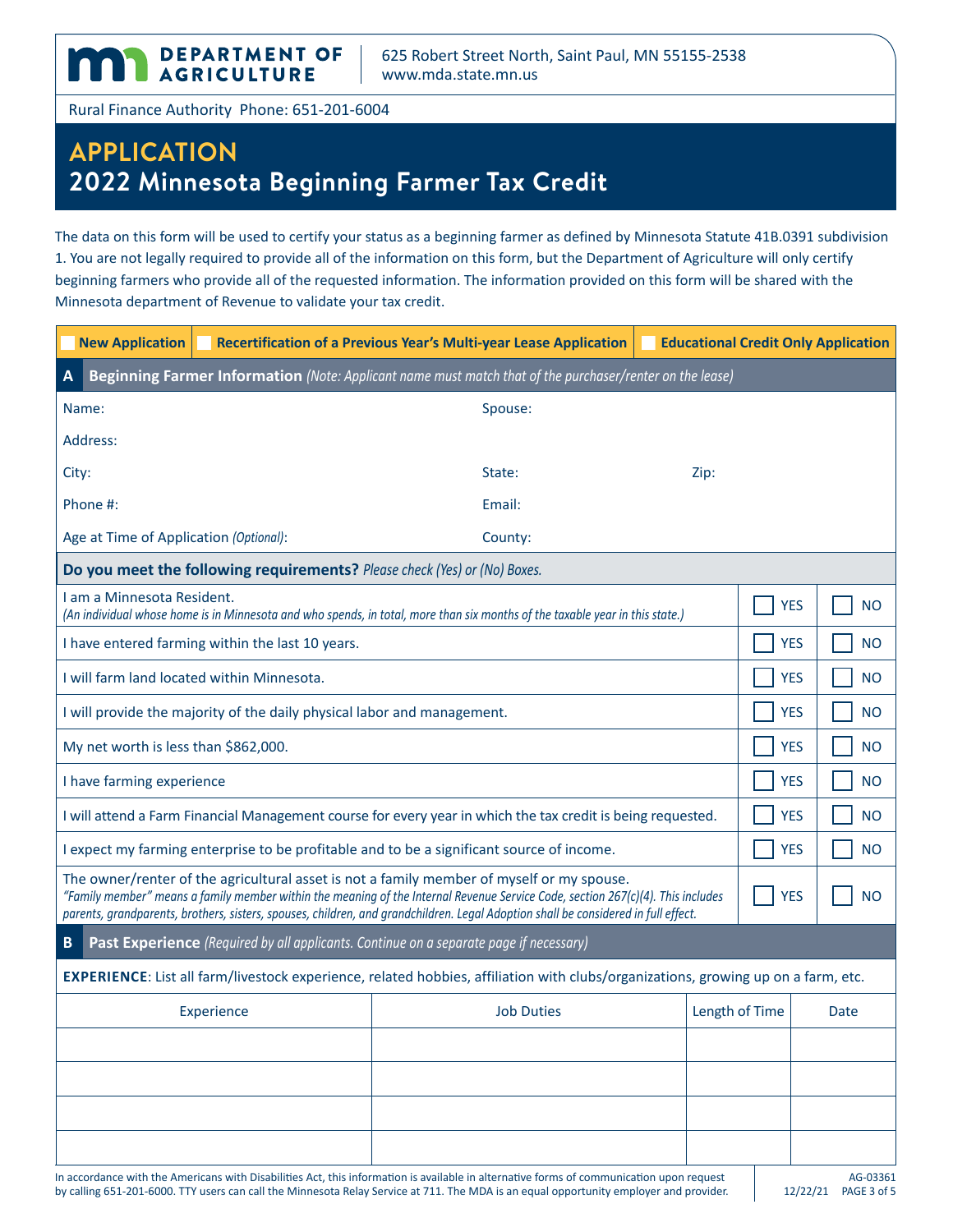| <b>EDUCATION/TRAINING:</b> List schools, workshops, and course attended (include farm financial training)                                                                                                                                                                                                                                                                                                                                                                                                                                                                                                                                                                                                                                                                                                                                                                                                |                                                                                      |      |                           |      |                  |      |  |
|----------------------------------------------------------------------------------------------------------------------------------------------------------------------------------------------------------------------------------------------------------------------------------------------------------------------------------------------------------------------------------------------------------------------------------------------------------------------------------------------------------------------------------------------------------------------------------------------------------------------------------------------------------------------------------------------------------------------------------------------------------------------------------------------------------------------------------------------------------------------------------------------------------|--------------------------------------------------------------------------------------|------|---------------------------|------|------------------|------|--|
| School/Organization                                                                                                                                                                                                                                                                                                                                                                                                                                                                                                                                                                                                                                                                                                                                                                                                                                                                                      |                                                                                      |      | <b>Course Description</b> |      | Length of Course | Date |  |
|                                                                                                                                                                                                                                                                                                                                                                                                                                                                                                                                                                                                                                                                                                                                                                                                                                                                                                          |                                                                                      |      |                           |      |                  |      |  |
|                                                                                                                                                                                                                                                                                                                                                                                                                                                                                                                                                                                                                                                                                                                                                                                                                                                                                                          |                                                                                      |      |                           |      |                  |      |  |
|                                                                                                                                                                                                                                                                                                                                                                                                                                                                                                                                                                                                                                                                                                                                                                                                                                                                                                          |                                                                                      |      |                           |      |                  |      |  |
|                                                                                                                                                                                                                                                                                                                                                                                                                                                                                                                                                                                                                                                                                                                                                                                                                                                                                                          |                                                                                      |      |                           |      |                  |      |  |
| $\mathbf{C}$                                                                                                                                                                                                                                                                                                                                                                                                                                                                                                                                                                                                                                                                                                                                                                                                                                                                                             | Beginning Farmer Information (Note: Applicant name must match the name on the lease) |      |                           |      |                  |      |  |
| Provide a Cash Flow:<br>A cash flow with a positive net outcome includes all farm and off-farm income and expenses, including any rented<br>$\bullet$<br>ground, facilities, livestock, equipment, or other assets, and family living expenses of the beginning farmer, spouse, and<br>dependent(s).                                                                                                                                                                                                                                                                                                                                                                                                                                                                                                                                                                                                     |                                                                                      |      |                           |      |                  |      |  |
|                                                                                                                                                                                                                                                                                                                                                                                                                                                                                                                                                                                                                                                                                                                                                                                                                                                                                                          | <b>Estimated Cash Flows</b>                                                          | 2022 | 2023                      | 2024 |                  |      |  |
|                                                                                                                                                                                                                                                                                                                                                                                                                                                                                                                                                                                                                                                                                                                                                                                                                                                                                                          | <b>Farming Income</b>                                                                | \$   | \$                        | \$   |                  |      |  |
|                                                                                                                                                                                                                                                                                                                                                                                                                                                                                                                                                                                                                                                                                                                                                                                                                                                                                                          | <b>Farming Expenses</b>                                                              | \$   | \$                        | \$   |                  |      |  |
|                                                                                                                                                                                                                                                                                                                                                                                                                                                                                                                                                                                                                                                                                                                                                                                                                                                                                                          | <b>Net</b>                                                                           | \$   | \$                        | \$   |                  |      |  |
| I have signed up for an approved Farm Financial Management course. (The cost of course will be the out-of-pocket cost of the<br>course, outside of any grants, etc.) You will not be able to be reimbursed for any course if you have been reimbursed by this<br>program for 3 years before this year. The program does still require that you take a course if a waiver is not requested/granted<br>even if you are not being reimbursed.<br>Name of Course(s):<br>Out of Pocket<br>Location:<br>Date:<br><b>Cost of Courses</b><br>Instructor's Name:<br>Phone #:<br><b>Instructor's Email Address:</b><br>$\Box$ I have been reimbursed for 3 years and do not qualify for a reimbursement<br>I am requesting a waiver of the educational requirement per instructions on page 1<br>(provide information/rationale in the above Education/Training Section of the application or on a separate page). |                                                                                      |      |                           |      |                  |      |  |
| Agricultural Assets Information (Do not complete section D if you are only applying for an education reimbursement credit)<br>D<br>Name of all owner(s)/landlord of the agricultural assets:                                                                                                                                                                                                                                                                                                                                                                                                                                                                                                                                                                                                                                                                                                             |                                                                                      |      |                           |      |                  |      |  |
| Describe the type of farming operation you will be running:                                                                                                                                                                                                                                                                                                                                                                                                                                                                                                                                                                                                                                                                                                                                                                                                                                              |                                                                                      |      |                           |      |                  |      |  |
|                                                                                                                                                                                                                                                                                                                                                                                                                                                                                                                                                                                                                                                                                                                                                                                                                                                                                                          |                                                                                      |      |                           |      |                  |      |  |

In accordance with the Americans with Disabilities Act, this information is available in alternative forms of communication upon request by calling 651-201-6000. TTY users can call the Minnesota Relay Service at 711. The MDA is an equal opportunity employer and provider.